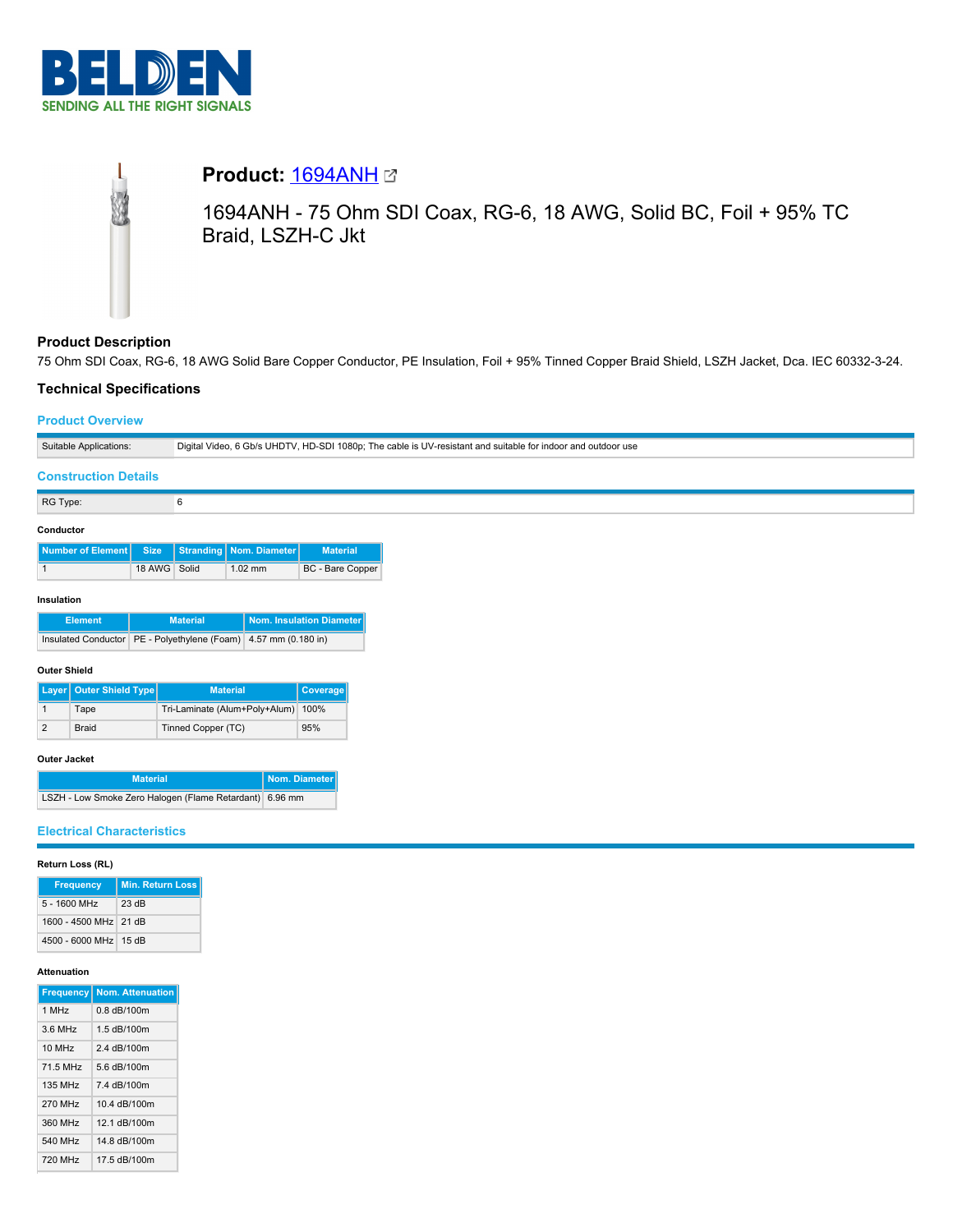| 750 MHz  | 17.9 dB/100m |
|----------|--------------|
| 1000 MHz | 20.7 dB/100m |
| 1500 MHz | 25.6 dB/100m |
| 2250 MHz | 32.2 dB/100m |
| 3000 MHz | 37.7 dB/100m |
| 4500 MHz | 47.6 dB/100m |
| 6000 MHz | 58.1 dB/100m |

## **Electricals**

|           |                                                | <b>Nom. Conductor DCR   Nom. Outer Shield DCR   Nom. Capacitance Cond-to-Shield   Nom. Characteristic Impedance   Nom. Velocity of Prop.   </b> |        |     |
|-----------|------------------------------------------------|-------------------------------------------------------------------------------------------------------------------------------------------------|--------|-----|
| 21 Ohm/km | 9.2 Ohm/km (2.8 Ohm/1000ft) 53 pF/m (16 pF/ft) |                                                                                                                                                 | 75 Ohm | 82% |

# **Mechanical Characteristics**

# **Temperature**

| <b>Operating</b>                                                                                           | <b>Installation</b> | <b>Storage</b> |
|------------------------------------------------------------------------------------------------------------|---------------------|----------------|
| $-30^{\circ}$ C To +70 $^{\circ}$ C $-5^{\circ}$ C To +50 $^{\circ}$ C $-30^{\circ}$ C To +70 $^{\circ}$ C |                     |                |

# **Bend Radius**

| Max. F   | l (67 lbf) |
|----------|------------|
| lension: |            |
|          |            |
|          |            |

# **Standards and Compliance**

| <b>Environmental Suitability:</b>   | Indoor/Outdoor - Euroclass Dca                                                                                                                                                                                  |
|-------------------------------------|-----------------------------------------------------------------------------------------------------------------------------------------------------------------------------------------------------------------|
|                                     | Flammability / Reaction to Fire: IEC 60332-1-2 and IEC 60332-3-24, CEI 20-22-3                                                                                                                                  |
| <b>CPR Compliance:</b>              | CPR Euroclass: Dca-s1.d1.a1                                                                                                                                                                                     |
| ISO/IEC Compliance:                 | IEC 61034-2 - Smoke Density Min Transmittance = 80%                                                                                                                                                             |
| <b>CENELEC Compliance:</b>          | EN 50117-1                                                                                                                                                                                                      |
| European Halogen Free<br>Standards: | IEC 62821-1 Halogen Free Compliance = Yes, IEC 60754-1 - Halogen Amount = Zero, IEC 60754-2 - Halogen Acid Gas Amount - Max. Conductivity = 2.5 µS/mm, IEC 60754-2<br>- Halogen Acid Gas Amount - Min. pH = 4.3 |
| European Directive<br>Compliance:   | EU CE Mark                                                                                                                                                                                                      |

## **History**

Update and Revision: Revision Number: 0.222 Revision Date: 04-08-2022

# **Part Numbers**

## **Variants**

| Item#          | Color        | <b>Putup Type</b> | Length           | <b>EAN</b>    |
|----------------|--------------|-------------------|------------------|---------------|
| 1694ANH.00305  | <b>Black</b> | Reel              | 305 m            | 8719605003591 |
| 1694ANH.00500  | <b>Black</b> | Reel              | 500 <sub>m</sub> | 8719605003607 |
| 1694ANH.001000 | <b>Black</b> | Reel              | 1.000 m          | 8719605003577 |
| 1694ANH.001371 | <b>Black</b> | Reel              | 1.371 m          | 8719605003584 |
| 1694ANH.06100  | Blue         | Reel              | 100 <sub>m</sub> | 8719605003775 |
| 1694ANH.06500  | Blue         | Reel              | 500 m            | 8719605003782 |
| 1694ANH.03100  | Cream        | Reel              | 100 m            | 8719605003706 |
| 1694ANH.03500  | Cream        | Reel              | 500 <sub>m</sub> | 8719605003713 |
| 1694ANH.04100  | Gray         | Reel              | 100 m            | 8719605003720 |
| 1694ANH.04305  | Gray         | Reel              | 305 <sub>m</sub> | 8719605154903 |
| 1694ANH.04500  | Gray         | Reel              | 500 m            | 8719605003737 |
| 1694ANH.01100  | Green        | Reel              | 100 <sub>m</sub> | 8719605003614 |
| 1694ANH.01305  | Green        | Reel              | 305 m            | 8719605003645 |
| 1694ANH.01500  | Green        | Reel              | 500 m            | 8719605003669 |
| 1694ANH.011000 | Green        | Reel              | 1.000 m          | 8719605003621 |
| 1694ANH.011219 | Green        | Reel              | 1.219 m          | 8719605003638 |
| 1694ANH.05100  | Purple       | Reel              | 100 <sub>m</sub> | 8719605003744 |
| 1694ANH.05500  | Purple       | Reel              | 500 m            | 8719605003768 |
| 1694ANH.051000 | Purple       | Reel              | 1.000 m          | 8719605003751 |
| 1694ANH.02100  | Turquoise    | Reel              | 100 m            | 8719605003683 |
| 1694ANH.02500  | Turquoise    | Reel              | 500 m            | 8719605003690 |